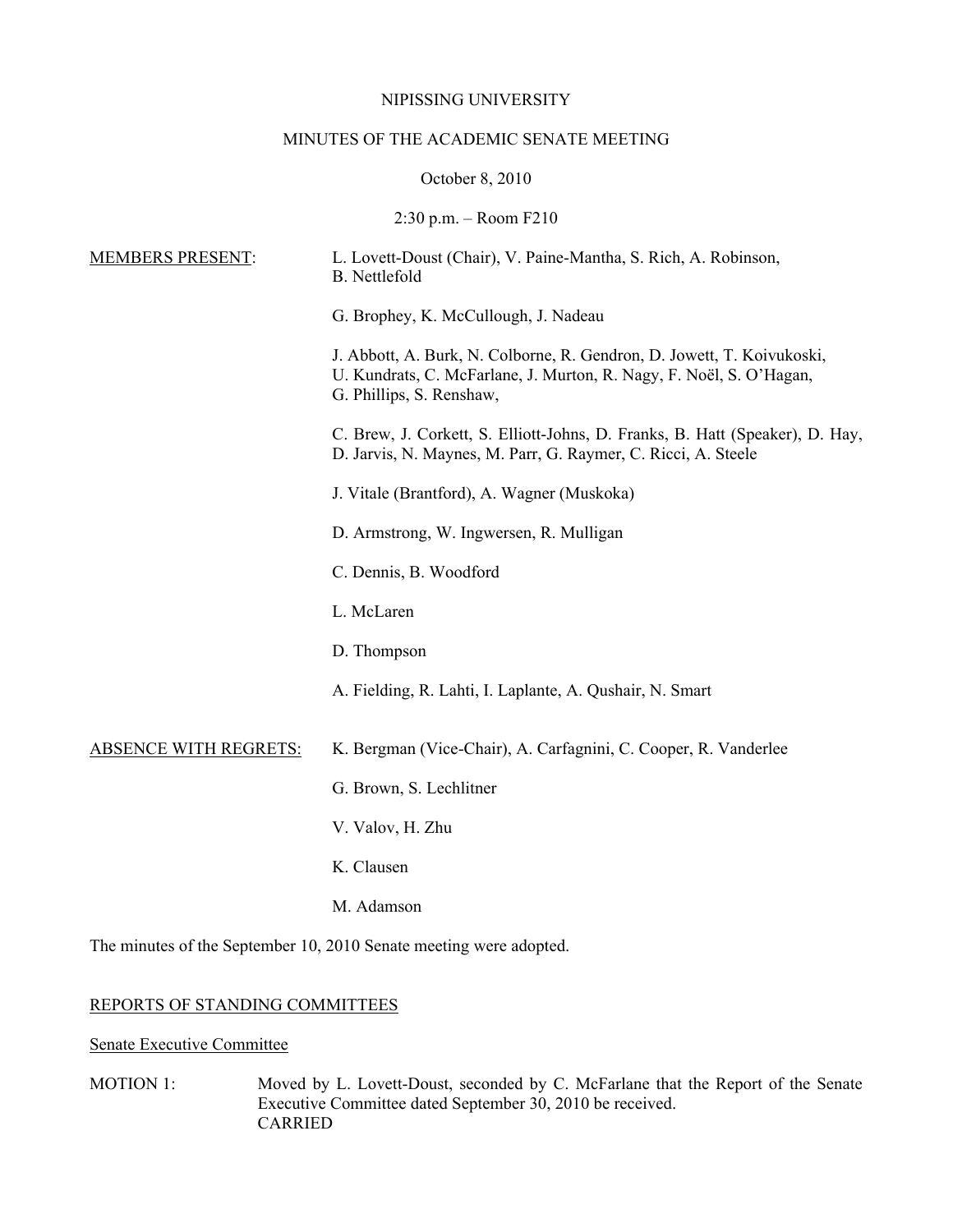#### OTHER BUSINESS

| MOTION 2: | Moved by L. Lovett-Doust, seconded by G. Phillips that Educational Excellence, One |
|-----------|------------------------------------------------------------------------------------|
|           | Student at a Time, the 2010-2015 Nipissing University Strategic Plan, be received. |
|           | <b>CARRIED</b>                                                                     |
|           |                                                                                    |

MOTION 3: Moved by L. Lovett-Doust, seconded by J. Corkett that the title of the strategic plan be changed to: Academic Excellence, the 2010-2015 Nipissing University Strategic Plan. CARRIED

Senator Parr asked that if he supported the strategic plan, was he thereby approving a specific program. He wanted assurance that the strategic plan would not be used as a mode of persuasion. The President assured senators that there would be opportunity to discuss, vote, accept or reject any new degree programs and that all processes would be followed.

MOTION 4: Moved by L. Lovett-Doust, seconded by D. Jowett that Academic Excellence, the 2010-2015 Nipissing University Strategic Plan be adopted. CARRIED

- Teaching and Learning Committee (from report dated May 26, 2010)
- MOTION 5: Moved by R. Nagy, seconded by K. Ferguson that Senate approved the revised teaching evaluation forms and its distance delivery variations, for implementations, as outlined.
- MOTION 6: Moved by D. Jowett, seconded by S. Rich that the teaching evaluation forms be referred to the Centre For Flexible Learning to work in conjunction with the Teaching and Learning Committee for modifications and be brought to the February 2011 Senate. CARRIED
- Reports of Grad Applicants (October 7 and 8, 2010)
- MOTION 7: Moved by A. Robinson, seconded by D. Jowett that degrees, diplomas and certificates be awarded to the students listed in the Reports of Grad Applicants dated October 7, 2010 and October 8, 2010, who have completed all requirements for their respective degrees, diplomas and certificates. CARRIED

## AMENDMENT of BY-LAWS

• **Notice of Motion (regarding election of Senate Speaker and Deputy Speaker)**  That Article 3.0 (a)(iii) be modified to read "the Speaker of Senate, who shall be elected every two years by Senate from among the faculty Senators, normally at the May senate meeting" and that Article 3.0(a)(iv) be modified to read "the Deputy Speaker of Senate, who shall be elected every two years by Senate from among the faculty Senators, normally at the May senate meeting".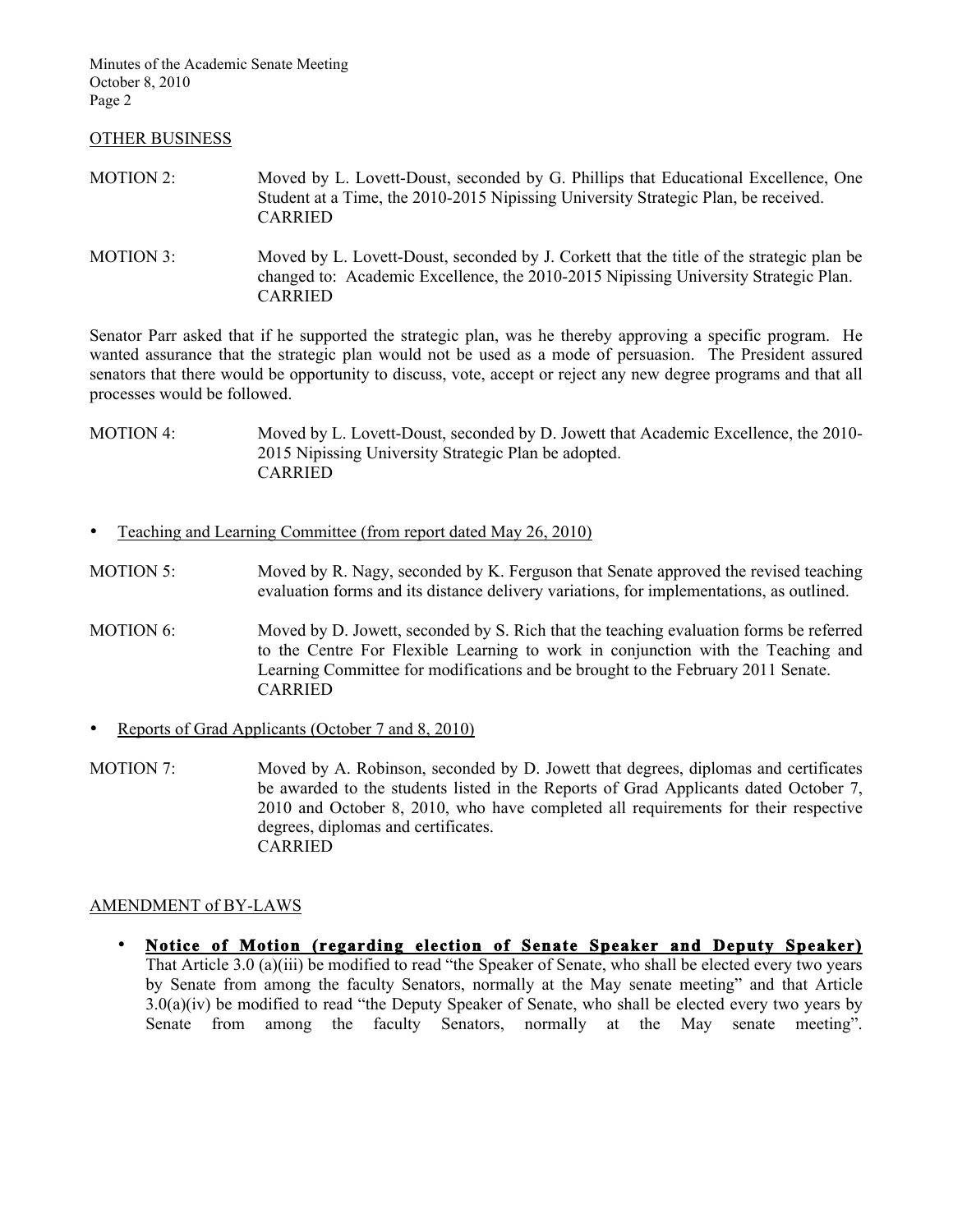- **Notice of Motion (regarding change in the Senate year)** That Article 1.3 be modified to read "the Senate year shall be deemed to commence on 01 July of any given year and end on 30 June the following year."
- **Notice of Motion (regarding changes in position titles)** That Article 9.5 (a)(ii) be modified to read "the Director for the Centre for Flexible Learning (nonvoting)" and Article 9.5.3 (a)(v) be modified to read "the Director for the Centre for Flexible Learning (non-voting)."
- **Notice of Motion (regarding correction to position title)** That Article 10.4(a)(ii) be modified to read "Director of Research Services and Graduate Studies (nonvoting)."
- **Notice of Motion (regarding re-calculation of Senate allocations to 3 years)** That Article 2.5(b) of the Senate bylaws be modified to read "the proportions employed in 2.4(c) above in allocating faculty Senate positions shall be re-calculated at least every three years, based on up-todate full-time faculty distribution data maintained specifically for this purpose."
- **Notice of Motion (regarding name change of a university committee)** That the Personal Harassment and Discrimination Committee be changed to Harassment and Discrimination Committee.

#### ELECTIONS

• Elect one NSERC faculty representative for the University Research Council.

| Nominated: | V. Valov and M. Wachowiak |
|------------|---------------------------|
| ELECTED:   | V. Valov                  |

• Elect one Senator from the Faculty of Arts and Science to serve on the Academic Planning Committee.

# **ACCLAIMED: C. McFarlane**

## REPORTS FROM OTHER BODIES

#### Board of Governors

Senator Dennis, Board of Governors representative to Senate, announced that at the Board's annual dinner on Monday, September 27, retiring Board members and University staff were thanked for their services. He also noted that preparations for the December 9 installation of the new Chancellor has already begun. Invitations will be sent to all universities across Canada. The University's audited financial statements were approved. He indicated that the Brown Lounge is being renamed to the Green Lounge in honour of Murray Green.

#### Alumni Association

Senator Thompson, the Alumni Association representative to Senate, reminded senators of Homecoming Weekend from October 22 to 24. He encouraged all faculty and staff members to sign up for the various activities.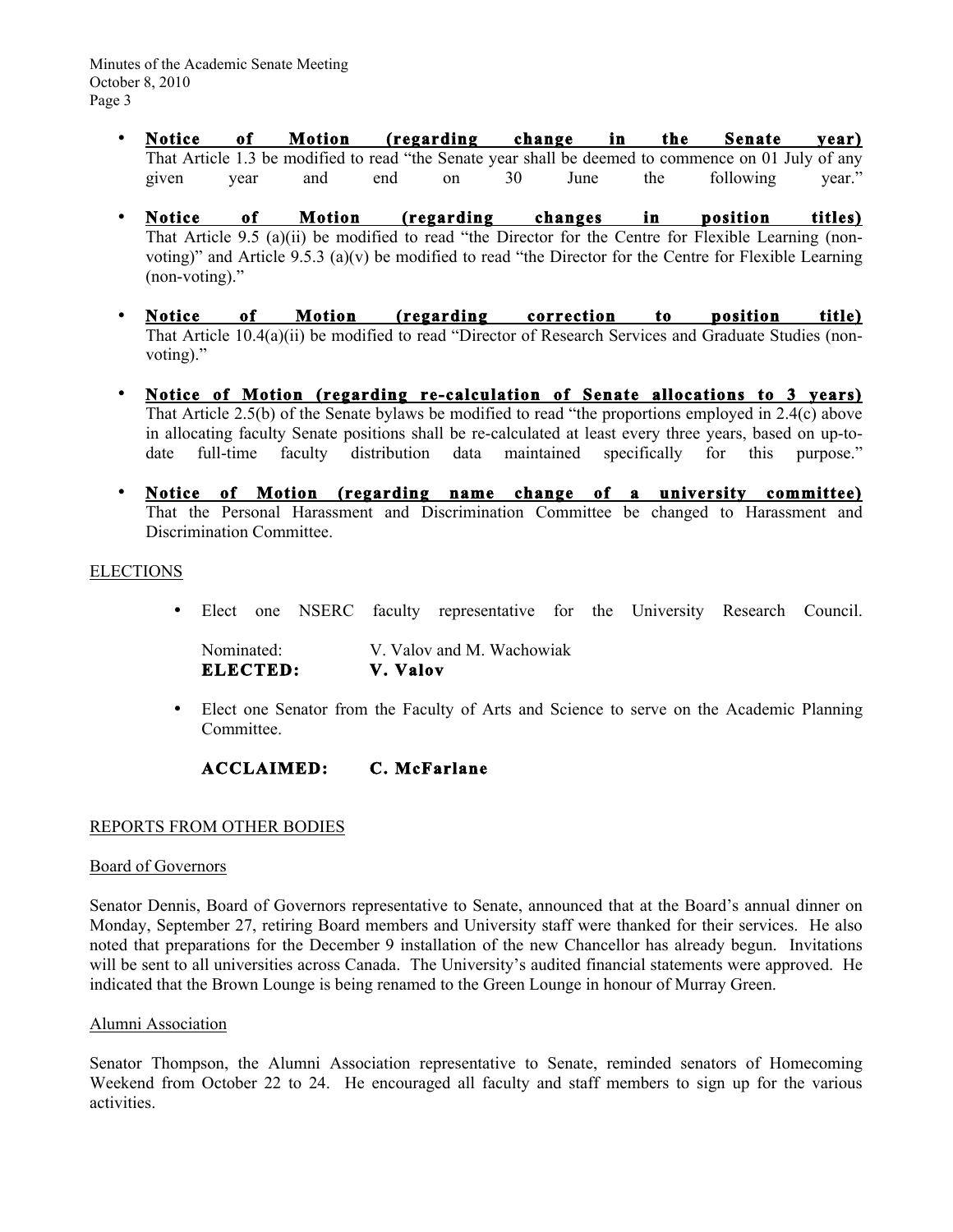#### Council of Ontario Universities

Senator Nadeau, COU Academic Colleague, announced that he was elected to serve as the faculty representative on the COU Community and Government Relations Committee.

### NEW BUSINESS

Academic Planning Committee (October 1, 2010 Report)

- MOTION 8: Moved by L. Lovett-Doust, seconded by S. Rich that Senate consider receipt of the Report of the Academic Planning Committee dated October 1, 2010. CARRIED MOTION 9: Moved by L. Lovett-Doust, seconded by C. McFarlane that the Report of the Academic Planning Committee dated October 1, 2010, be received. CARRIED MOTION 10: Moved by L. Lovett Doust, seconded by S. O'Hagan that Senate give Stage One approval to the Department of Geography to develop a new program called Bachelor of Science Honours in Environmental Geography, as outlined in the attached proposal.
- MOTION 11: Moved by L. Lovett-Doust, seconded by A. Robinson that Senate give Stage One approval to the Department of Computer Science and Mathematics to develop a new program, called Bachelor of Science in Science and Technology, as outlined in the attached proposal. CARRIED

Academic Planning Committee (May 7, 2010 Report)

CARRIED

MOTION 12: Moved by S. O'Hagan, seconded by J. Abbott the discontinuation of the Bachelor of Arts Honours in Geography of Regional Planning and International Development. CARRIED

#### ANNOUNCEMENTS

The President announced that Dr. Jon Dellandrea, the new Chancellor, will be installed on Thursday, December 9, 2010.

She thanked Senator Paine-Mantha for her work in securing two significant grants from the Northern Ontario Heritage Fund Corporation (NOHFC). On October 1, it was announced that \$1M is being earmarked for the active learning and health research innovation centre and \$410K will be going to the geospatial project.

The President encouraged senators to let Christine Jenkins know of their area of interest in serving on of the strategic plan action groups. She also encouraged senators to participate in Homecoming activities. Many former students have indicated their interest in seeing their "old" professors.